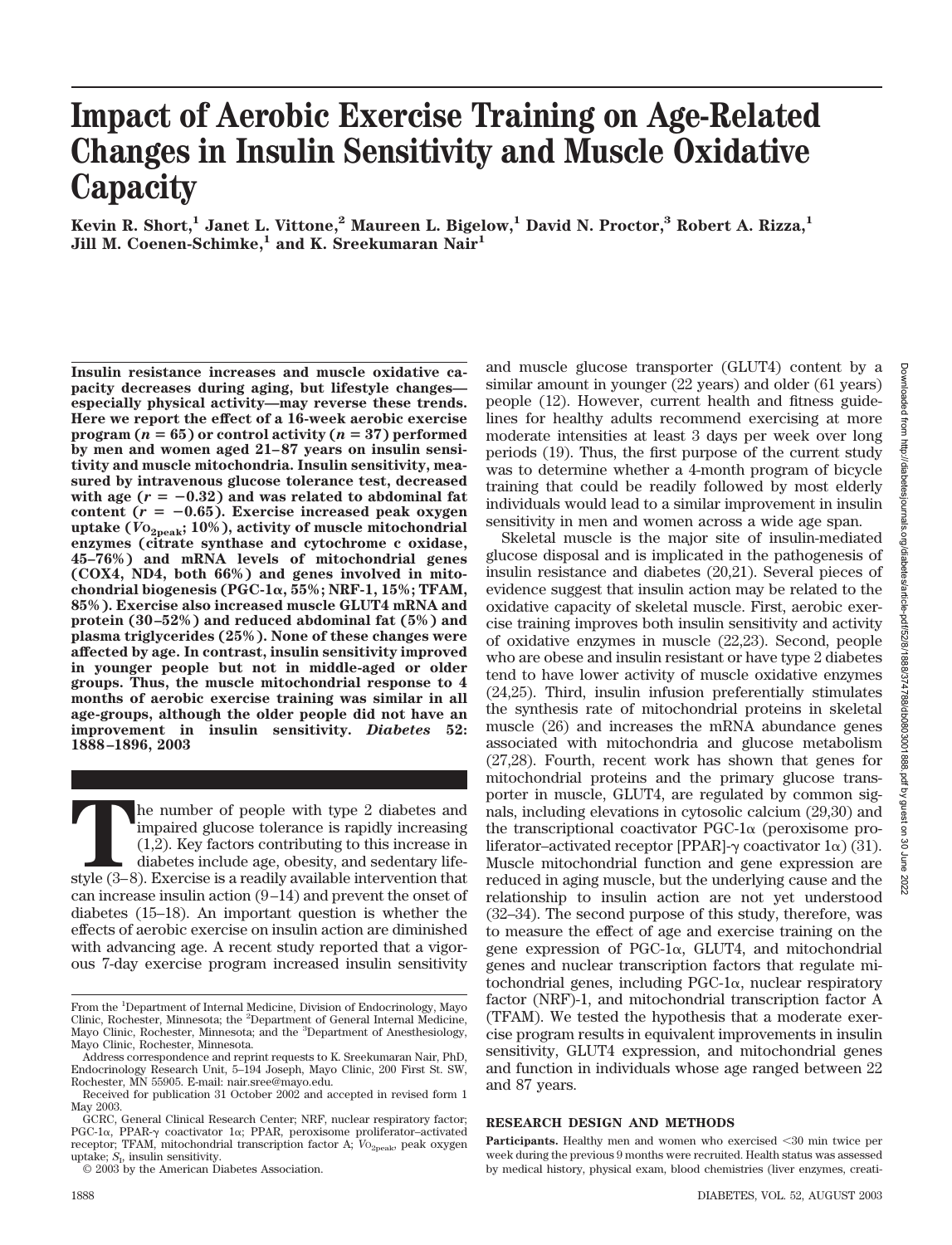| TABLE 1                                         |  |  |
|-------------------------------------------------|--|--|
| Characteristics of the participants at baseline |  |  |

|                                    |            | Age-group (years) |                |                |                |                |                |
|------------------------------------|------------|-------------------|----------------|----------------|----------------|----------------|----------------|
| Variable                           | <b>Sex</b> | $20 - 29$         | $30 - 39$      | $40 - 49$      | $50 - 59$      | $60 - 69$      | $\geq 70$      |
| $\boldsymbol{n}$                   | W          | 7                 | 9              | 8              | 6              | 6              | 13             |
|                                    | M          | 8                 | 7              |                | 5              | $\overline{7}$ | 8              |
| Weight (kg)                        | W          | $72.2 \pm 2.2$    | $66.0 \pm 2.4$ | $68.3 \pm 2.5$ | $70.1 \pm 4.0$ | $73.6 \pm 2.0$ | $67.7 \pm 2.7$ |
|                                    | M          | $83.2 \pm 3.5$    | $88.7 \pm 4.1$ | $90.4 \pm 3.8$ | $90.4 \pm 4.7$ | $92.5 \pm 1.9$ | $80.4 \pm 4.2$ |
| BMI $\frac{\text{kg}}{\text{m}^2}$ | W          | $24.7 \pm 0.7$    | $23.9 \pm 0.8$ | $24.8 \pm 0.5$ | $25.6 \pm 1.2$ | $27.5 \pm 0.6$ | $25.7 \pm 0.8$ |
|                                    | M          | $25.2 \pm 1.0$    | $26.6 \pm 0.7$ | $28.2 \pm 0.7$ | $27.8 \pm 1.2$ | $28.3 \pm 0.5$ | $27.1 \pm 1.3$ |
| $FFM$ (kg)                         | W          | $43.4 \pm 1.1$    | $39.8 \pm 0.9$ | $39.1 \pm 0.9$ | $39.6 \pm 1.6$ | $40.1 \pm 1.5$ | $38.0 \pm 1.1$ |
|                                    | М          | $60.7 \pm 2.2$    | $60.1 \pm 2.7$ | $61.2 \pm 3.7$ | $59.1 \pm 3.5$ | $61.0 \pm 1.2$ | $52.8 \pm 1.4$ |
| Body fat $(\%)$                    | W          | $34.1 \pm 2.2$    | $34.1 \pm 1.3$ | $37.2 \pm 1.3$ | $37.1 \pm 2.0$ | $40.3 \pm 1.4$ | $38.9 \pm 1.5$ |
|                                    | M          | $21.5 \pm 1.4$    | $26.7 \pm 0.6$ | $26.0 \pm 2.9$ | $25.5 \pm 0.8$ | $27.5 \pm 1.3$ | $26.8 \pm 2.2$ |
| Abdominal fat $(cm2)$              | W          | $201 \pm 49$      | $141 \pm 16$   | $244 \pm 42$   | $206 \pm 43$   | $288 \pm 53$   | $278 \pm 32$   |
|                                    | М          | $230 \pm 69$      | $325 \pm 32$   | $355 \pm 56$   | $352 \pm 41$   | $443 \pm 34$   | $363 \pm 45$   |
| Visceral fat $(cm2)$               | W          | $45 \pm 19$       | $30 \pm 4$     | $69 \pm 18$    | $51 \pm 15$    | $107 \pm 26$   | $99 \pm 15$    |
|                                    | M          | $100 \pm 31$      | $133 \pm 13$   | $197 \pm 52$   | $172 \pm 31$   | $217 \pm 31$   | $178 \pm 20$   |

Data are means  $\pm$  SE. Significant differences between men and women were present for all variables. With increasing age, there was a significant decline in FFM and significant increases in percent body fat, total abdominal fat, and visceral fat  $(P < 0.01)$ . Correlation coefficients between these variables and age are shown in Table 2.

nine, electrolytes, and glucose), complete blood count, urinalysis, and electrocardiogram. Exclusion criteria included tobacco use,  $\beta$ -blockers, diabetes or other endocrine disorders, and debilitating chronic illness. Forty-nine women and 41 men between the ages of 21 and 87 years met these criteria and were enrolled after providing written and oral consent. Characteristics of the participants are shown in Table 1. Participants gave their informed oral and written consent before any tests were performed. The Mayo Foundation Institutional Review Board approved the study.

**Study protocol.** Participants were randomized to either a 16-week aerobic control or exercise program. A similar 5-day protocol was completed at baseline and again within a week of completing the training or control phases. During each study period, a weight-maintaining diet (55:30:15% carbohydrate, fat, and protein, respectively) was provided for the first 4 days. On the morning of day 4, subjects were admitted to the General Clinical Research Center (GCRC) following an overnight fast. Insulin sensitivity and body composition were then measured. The following morning (day 5) blood and muscle biopsy samples from the vastus lateralis (32,35) were obtained.

The exercise program was performed on a stationary bicycle. Training started with three sessions per week, lasting 20 min each, at an intensity eliciting 70% of maximal heart rate. Intensity, duration, and number of sessions were gradually increased so that the final month of training consisted of four sessions per week at 80% of maximal heart rate for 40 min. Exercise specialists supervised each session and recorded heart rates. Compliance with the target workloads and number of sessions was  $>90\%$ . The exercise protocol was completed by 41 of 47 participants originally assigned. The control group was taught a series of flexibility exercises and encouraged to perform them at home while maintaining their regular lifestyle. Follow-up tests were available for 37 of the 43 people in the control group. Subsequently, 24 control group members opted to complete the exercise program, yielding a total of 65 people studied before and after exercise training.

Because the goal of the study was to examine effects of the exercise program, participants were instructed to maintain body weight. Weight was recorded weekly, and the GCRC dietary staff provided further guidance if weight changed 2%. Only one person in the exercise group discontinued the study because of excessive weight loss.

**Procedures.** A standard treadmill stress test was performed initially to assure cardiovascular health and was followed on another day with measurement of peak oxygen uptake ( $V_{{O}_{2\text{peak}}}$ ) on a bicycle ergometer (36). Expired gases, heart rate, and blood pressure were continuously monitored throughout the tests (36). The posttraining assessment was made within 3 days of the completion of the last training bout.

Insulin sensitivity  $(S_I)$  was determined using an intravenous glucose tolerance test (37). Posttraining tests were performed 4 or 5 days after the last exercise session (this variation was unavoidable due to scheduling availability). There were no systematic differences across sex or age in the retesting schedule. Glucose (0.3 g/kg) and insulin (0.03 units/kg) were intravenously injected at 0 and 20 min, respectively. Fifteen blood samples were obtained between 0 and 180 min.  $S<sub>r</sub>$  was calculated using minimal model analysis software (MINMOD, version 2.0).

Fat and fat-free mass were determined by dual X-ray absorptiometry

(Lunar DPX-L, Madison, WI). Abdominal fat was measured using a single-slice (6-mm thickness) computed tomography scan (Imatron C-150, San Francisco, CA) at the level of the L4–L5 intervertebral space. Total and subcutaneous abdominal fat areas were estimated by manual planimetry using custom software (38). Visceral fat area was calculated as the difference between total and subcutaneous fat areas.

Plasma insulin was measured with a two-site immunoenzymatic assay (Access; Beckman Instruments, Chaska, MN). Glucose was measured with a Beckman Glucose Analyzer (Beckman Instruments, Porterville, CA). Nonesterified free fatty acids (NEFAs) were measured using an enzymatic colorimetric assay (NEFA C; Wako Chemicals, Richmond, VA).

A real-time quantitative PCR system (PE Biosystems, Foster City, CA) was used to measure the abundance of selected mRNAs in muscle tissue (35). Transcripts quantified included GLUT4, NRF-1, PGC-1 $\alpha$ , TFAM, and two subunits of mitochondrial respiratory chain proteins. The mitochondrial mRNAs were cytochrome c oxidase subunit 4 (COX4), a nuclear gene encoding part of complex IV, and NADH-dehydrogenase subunit 4 (ND4), a mitochondrial-DNA gene encoding part of complex I. RNA was extracted from skeletal muscle of individual subjects by Trizol method (Life Technologies, Gaithersburg, MD), treated with DNase (Life Technologies), and then reversetranscribed using the TaqMan Reverse Transcription Reagents (PE Biosystems).

The following primers and probes for human genes were used: GLUT4 (designed from GenBank Accession number M20747 sequence) forward primer: CATTGGTATCATCTCT CAGTGGCT, reverse primer: AGCACCGCCA GGACATTG, probe: ACCAGCATGGCCCT TTTCCTTC; NRF-1 (GenBank accession no. XM011548) forward primer: GAGTGATG TCCGCACAGAAGAG, reverse primer: TTATAACAGTTTTTAACTATGGTCCGTAGTG, probe: TGGG TCCATGAAACCCTCTGCTT; PGC-1 $\alpha$  (GenBank accession no. AF106698) forward primer: AGATCGCCCTACAGCCGTC, reverse primer: TCTTCAGCCT CTCGTGCTGA, probe: ATTCCTCGTAGCTGTCATACCTGGGC; TFAM (Gen-Bank accession no. M62810) forward primer: TGTGCACCGGCTGTGG, reverse primer: TGGACAACTTGCCAAGACAGAT, probe: AGTCGACTGCGCTCCCC CTT; COX4 (GenBank accession no. XM008055) forward primer: CCTCCTG GAGCAGCCTCTC, reverse primer: TCAGCAAAGCTCTCCTTGA ACTT, probe: TGCGATACAACTCGACTTTCTCATCCAT; ND4 (GenBank accession no. NC 001807) forward primer: CCCCATTCTCCTCCTATCCC, reverse primer: TTTTTTTTTTTT-TTTTTTTTTTTTTTAAGAG, probe: CAACCCCGACATCATT ACCGGGT. The probes for nuclear genes were designed to span exon boundaries to ensure no amplification of contaminating DNA. Because the mitochondrial genome does not contain introns, the reverse primer for ND4 was designed to target several of the final nucleotides specific to the gene as well as a string of the poly-A tail that is present only in the mRNA. Samples were run in triplicate and quantified by normalizing the target signal for the 28S rRNA signal in each sample.

Activities of two mitochondrial enzymes, citrate synthase and cytochrome c oxidase, were measured in muscle homogenates as previously described (32).

Abundance of GLUT4 protein in muscle was determined by Western blotting. Muscle samples were homogenized in a buffer containing 250 mmol/l sucrose, 20 mmol/l HEPES, and 1 mmol/l EDTA, pH 7.4, containing 1 µg/ml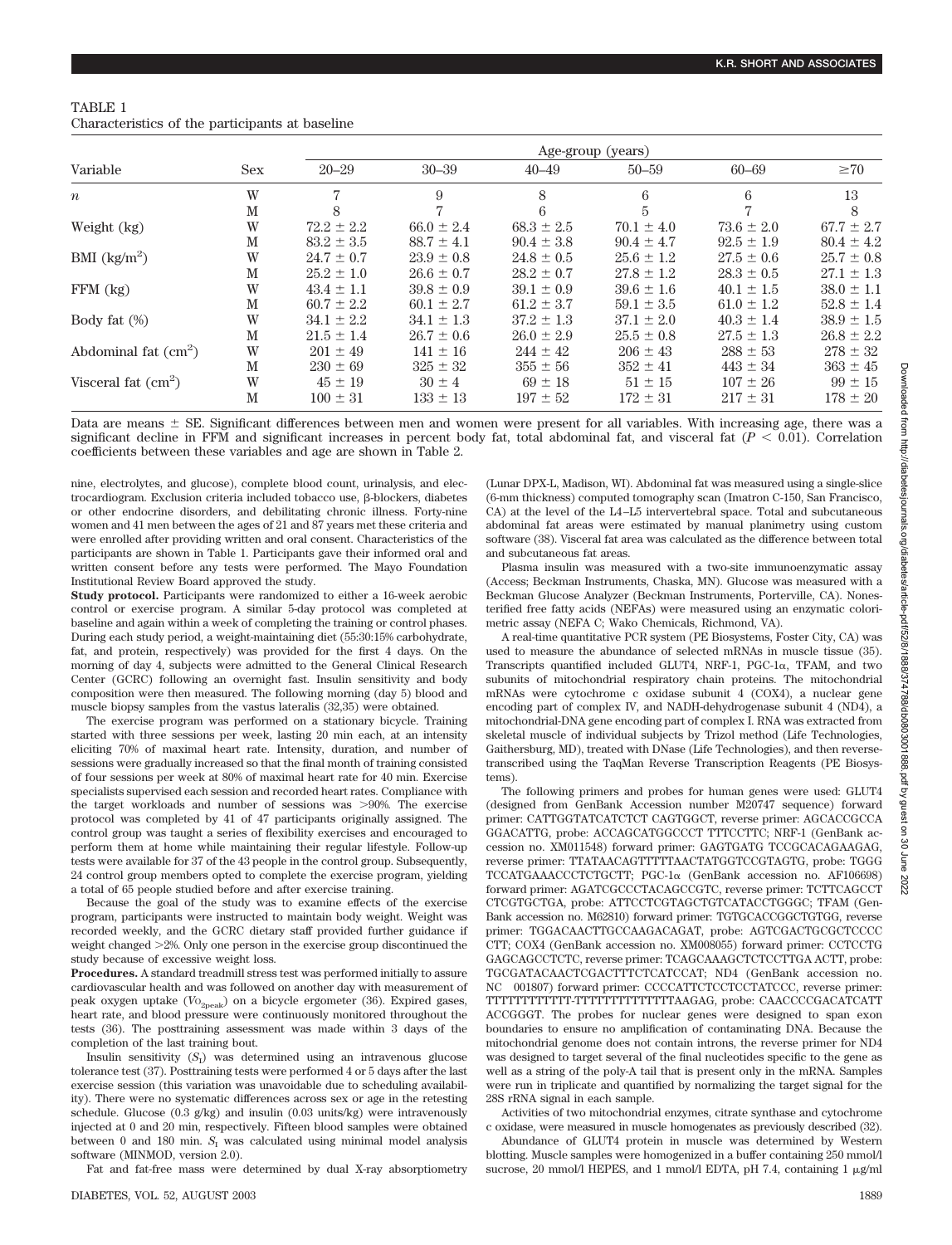## TABLE 2

Univariate correlations between age, insulin sensitivity index, and selected variables

|                                                                        | Age      |          | Insulin sensitivity |          |
|------------------------------------------------------------------------|----------|----------|---------------------|----------|
| Variable                                                               | Women    | Men      | Women               | Men      |
| Abdominal fat, total $\text{cm}^2$ )                                   | $0.41*$  | $0.38*$  | $-0.62*$            | $-0.67*$ |
| Abdominal fat, visceral $(cm2)$                                        | $0.51*$  | $0.41*$  | $-0.61*$            | $-0.58*$ |
| Abdominal fat, subcutaneous (cm <sup>2</sup> )                         | 0.28     | 0.22     | $-0.56*$            | $-0.57*$ |
| Waist circumference (cm)                                               | $0.42*$  | $0.39*$  | $-0.59*$            | $-0.43*$ |
| Total body fat (%)                                                     | $0.44*$  | $0.32*$  | $-0.43*$            | $-0.28$  |
| Total body FFM (kg)                                                    | $-0.32*$ | $-0.35*$ | $-0.16$             | $-0.21$  |
| $BMI$ (kg/m <sup>2</sup> )                                             | $0.35*$  | 0.25     | $-0.43*$            | $-0.55*$ |
| Total cholesterol (mmol/l)                                             | $0.57*$  | $0.36*$  | $-0.26$             | $-0.36*$ |
| Triglycerides (mg/dl)                                                  | $0.47*$  | 0.27     | $-0.36*$            | $-0.59*$ |
| Insulin (pmol/l)                                                       | $0.37*$  | 0.02     | $-0.55*$            | $-0.60*$ |
| Glucose (mmol/l)                                                       | $0.49*$  | $0.42*$  | $-0.25$             | $-0.40*$ |
| Nonesterified fatty acids $(\mu \text{mol/l})$                         | 0.28     | $0.38*$  | 0.03                | $-0.30$  |
| $V_{{\rm O}_2{\rm peak}}$ (ml·kg <sup>-1</sup> FFM·min <sup>-1</sup> ) | $-0.84*$ | $-0.82*$ | $0.44*$             | $0.31*$  |
| Citrate synthase (units/min)                                           | $-0.37*$ | 0.03     | $0.36*$             | $0.51*$  |
| Cytochrome c oxidase (units/min)                                       | $-0.46*$ | $-0.36*$ | 0.31                | $0.37*$  |
| COX4 mRNA (arbitrary units)                                            | $-0.32*$ | $-0.45*$ | $-0.03$             | 0.23     |
| ND4 mRNA (arbitrary units)                                             | $-0.45*$ | $-0.50*$ | 0.18                | 0.20     |
| GLUT4 mRNA (arbitrary units)                                           | 0.29     | 0.04     | 0.07                | 0.29     |

#### $*P < 0.025$ .

leupeptin, 10  $\mu$ g/ml aprotinin, and 2 mmol/l phenylmethylsulfonyl fluoride, then centrifuged at 100,000*g* for 60 min. Pellets were resuspended in phosphate buffer containing 1% Triton X-100 and centrifuged at 14,000*g* for 20 min. The resulting supernatants, containing membrane proteins, were separated on 10% polyacrylamide gels (BioRad Laboratories, Hercules, CA). Proteins were transferred to polyvinylidene difluoride membranes and incubated overnight with a primary antibody against GLUT4 (Biogenesis, Brentwood, NH). An enhanced chemiluminescent detection system (Amersham Biosciences, Piscataway, NJ), followed by digital imaging and densitometry (ImageStation 1000; Eastman Kodak Scientific Imaging, Rochester, NY), was used to quantify the relative abundance of GLUT4 in individual samples.

**Statistical analysis.** Data are reported as means  $\pm$  SE. Differences between men and women and between pre- and posttesting within groups were analyzed using unpaired and paired *t* tests, respectively. Pearson correlation coefficients were used to measure association among selected variables. Multiple regression analysis was used to determine the relationship of age, body composition, and other variables to insulin sensitivity.  $P < 0.05$  was considered statistically significant.

# **RESULTS**

**Physical characteristics and body composition.** The baseline physical characteristics of the participants are given in Table 1, and univariate correlations between these variables and age are listed in Table 2. Although BMI was similar among age-groups, fat-free mass decreased with age and total body fat and abdominal fat increased with age. Subcutaneous abdominal fat also tended to increase with age, but this change was more variable. Exercise resulted in statistically significant reductions in body weight  $(0.7\%)$ , BMI  $(0.7\%)$ , abdominal fat  $(5.3\%)$ , and waist circumference (1.9%) (Table 3). The loss of abdominal fat occurred equally in the visceral and subcutaneous compartments. Except for a small but significant increase in

## TABLE 3

Aerobic capacity, body composition, blood variables, and insulin sensitivity before and after control or exercise training periods

|                                                                                                                    |                 | Control          | Exercise        |                  |  |
|--------------------------------------------------------------------------------------------------------------------|-----------------|------------------|-----------------|------------------|--|
| Variable                                                                                                           | <b>Before</b>   | After            | <b>Before</b>   | After            |  |
| $\ensuremath{V\mathrm{o}}_{\text{2peak}}\left(\text{ml}\cdot\text{kg}^{-1}\ \text{FFM}\cdot\text{min}^{-1}\right)$ | $40.7 \pm 1.4$  | $40.3 \pm 1.2$   | $40.5 \pm 1.1$  | $44.3 \pm 1.2^*$ |  |
| Weight (kg)                                                                                                        | $77.8 \pm 2.0$  | $78.1 \pm 2.0$   | $79.2 \pm 1.6$  | $78.7 \pm 1.6^*$ |  |
| Waist circumference (cm)                                                                                           | $89.7 \pm 1.7$  | $91.9 \pm 1.5^*$ | $91.9 \pm 1.4$  | $90.0 \pm 1.5^*$ |  |
| BMI $\frac{\text{kg}}{\text{m}^2}$                                                                                 | $25.7 \pm 0.3$  | $25.9 \pm 0.4$   | $26.6 \pm 0.3$  | $26.4 \pm 0.3^*$ |  |
| $FFM$ $(kg)$                                                                                                       | $49.1 \pm 1.8$  | $49.3 \pm 1.8$   | $50.1 \pm 1.4$  | $50.1 \pm 1.4$   |  |
| Body fat (%)                                                                                                       | $31.2 \pm 1.3$  | $31.0 \pm 1.3$   | $31.4 \pm 0.9$  | $31.0 \pm 0.9$   |  |
| Abdominal fat, total (cm <sup>2</sup> )                                                                            | $299 \pm 23$    | $299 \pm 22$     | $318 \pm 17$    | $299 \pm 18$ *   |  |
| Abdominal fat, visceral (cm <sup>2</sup> )                                                                         | $122 \pm 13$    | $121 \pm 12$     | $133 \pm 11$    | $124 \pm 11*$    |  |
| Abdominal fat, subcutaneous (cm <sup>2</sup> )                                                                     | $177 \pm 13$    | $178 \pm 13$     | $185 \pm 9$     | $174 \pm 10^*$   |  |
| Total cholesterol (mmol/l)                                                                                         | $5.07 \pm 0.17$ | $4.85 \pm 0.19$  | $4.90 \pm 0.16$ | $4.66 \pm 0.12$  |  |
| HDL cholesterol (mmol/l)                                                                                           | $1.25 \pm 0.12$ | $1.15 \pm 0.08$  | $1.17 \pm 0.06$ | $1.33 \pm 0.11$  |  |
| LDL cholesterol (mmol/l)                                                                                           | $3.03 \pm 0.15$ | $2.99 \pm 0.18$  | $3.00 \pm 0.15$ | $2.76 \pm 0.13$  |  |
| Triglycerides (mg/dl)                                                                                              | $153 \pm 13$    | $137 \pm 14*$    | $146 \pm 11$    | $114 \pm 7^*$    |  |
| Fasting insulin (pmol/l)                                                                                           | $35 \pm 3$      | $37 \pm 3$       | $38 \pm 3$      | $34 \pm 2$       |  |
| Fasting glucose (mmol/l)                                                                                           | $5.4 \pm 0.1$   | $5.3 \pm 0.1$    | $5.3 \pm 0.1$   | $5.3 \pm 0.1$    |  |
| Nonesterified fatty acids $(\mu \text{mol/l})$                                                                     | $520 \pm 22$    | $512 \pm 18$     | $524 \pm 15$    | $494 \pm 14$ *   |  |
| Insulin sensitivity index $(\times 10^{-5} \cdot \text{min}^{-1} \cdot \text{pmol}^{-1} \cdot 1^{-1})$             | $5.50 \pm 0.53$ | $5.22 \pm 0.58$  | $4.88 \pm 0.36$ | $6.27 \pm 0.60*$ |  |

Data are means  $\pm$  SE. \*Before-to-after difference within group,  $P \le 0.025$ . None of the before-to-after changes differed with age or sex, except insulin sensitivity.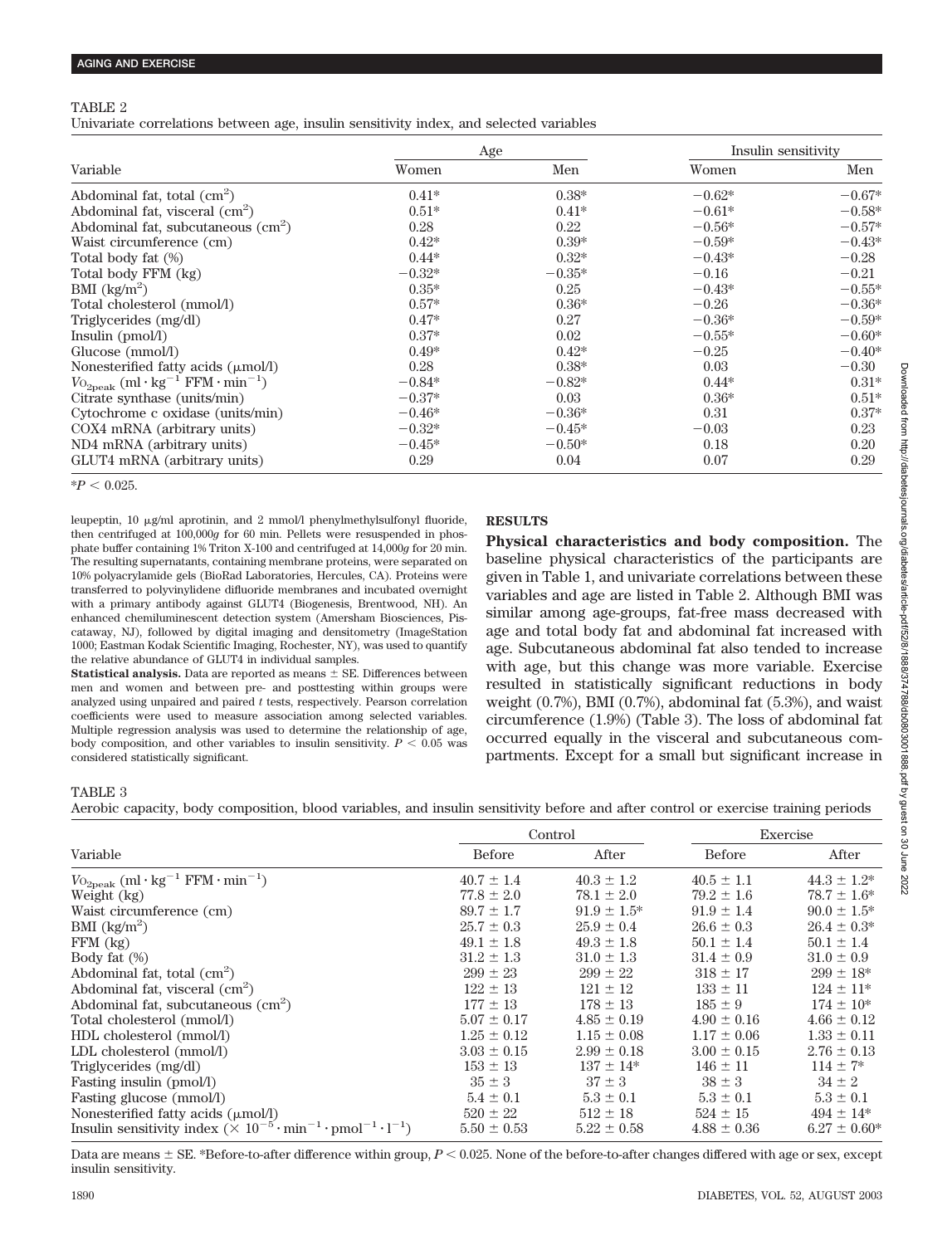

 $-100 -$ 20 40 Age (y) **FIG. 2. Relationship between age and the post-exercise change in**  $S$ **<sup>1</sup>.** The absolute increment in  $S<sub>I</sub>$  in exercisers was inversely related to age **(top panel, regression line for entire group). The relationship was significant** ( $P < 0.01$ ) for both women ( $r = 0.53$ ) and men ( $r = 0.34$ ) when considered separately. The percent change in  $S<sub>I</sub>$  (lower panel, **regression line for entire group) was also inversely related to age, but** when considered separately, the effect was significant in women  $(r =$ 0.61, *P* < 0.01) but not in men (*r* = 0.16, *P* > 0.05). *S*<sub>I</sub> units in the top panel are  $\times 10^{-5} \cdot \text{min}^{-1} \cdot \text{pmol}^{-1} \cdot 1^{-1}$ .

Pre-post difference in SI

Percent change in SI

Œ

 $r = 0.41$ 

 $p < 0.01$ 

 $r = 0.47$ 

 $p < 0.01$ 

 $\alpha$ 

 $-10$ 

400

300

100  $\mathbf 0$ 

 $8200$ 

units

**FIG. 1. Relationship between**  $S<sub>I</sub>$  and age, adiposity, and insulin levels. The variance in  $S$ <sup>I</sup> and insulin was not evenly distributed, so data are shown after log transformation.  $S$ <sup>I</sup> declined with age  $(A)$  but was more **closely related to total abdominal fat (***B***), visceral fat (***C***), and fasting insulin (***D***) levels. Regression lines are shown for pooled data from men** ( $\odot$ ) and women ( $\bullet$ ), except in *C*, where the solid line is for women **and the dotted line is for men.** *P* **< 0.01 for all correlation coefficients shown.**

waist size (Table 3), the physical characteristics of the control group did not change during the study.

Aerobic capacity. At baseline,  $V_{O_{2\text{peak}}}$  declined linearly with age from a mean of  $50.0 \pm 1.0 \text{ ml} \cdot \text{kg}^{-1} \text{ FFM} \cdot \text{min}^{-1}$ in 20- to 30-year-olds to  $19.7 \pm 1.1$  in those  $\geq 70$  years ( $r =$ 0.82,  $P < 0.001$ ). The rate of decline was 7.5% per decade. There was no change in  $V_{{}^{0}2\text{peak}}$  in control subjects (Table 3), whereas the exercise program increased  $V_{O_{2\text{peak}}}$  by  $9.5\%$  ( $P < 0.001$ ). This response to exercise training was similar in men and women of all ages.

**Insulin sensitivity.**  $S_1$  declined  $\sim 8\%$  per decade in both men and women  $(P < 0.01)$ . When plotted against age, however, the residual errors for  $S<sub>I</sub>$  were not uniform for either men or women. For this reason, linear modeling of *S*<sup>I</sup> was performed after log transformation. The transformed  $S_I$  was 16% higher in women ( $P < 0.05$ ) but did not prevent the pooled data from both sexes from being fit by a single line, since the difference was not affected by age (Fig. 1). Univariate correlations between  $S_I$  (after log transformation) and other variables are listed in Table 2.  $S_I$ was more closely related to abdominal fat and fasting insulin levels than age (Fig. 1). Like  $S_I$ , insulin values were also log transformed because of nonuniform distribution.

Multiple regression analyses were used to determine the effects of age, adiposity, and other parameters on  $S<sub>I</sub>$  at baseline. Men and women were analyzed separately. Using step-wise (step-up) regression, only two variables with significant individual contributions were entered into the model for men, namely total abdominal fat area and triglycerides. This model had a multiple  $R^2$  of 0.57 and an adjusted  $R^2$  of 0.54. When a step-down approach was used for men, total abdominal fat and insulin were retained in the model (multiple  $R^2 = 0.55$ , adjusted  $R^2 = 0.51$ ). In

women, both the step-up and step-down models had a single variable, total abdominal fat area, with a multiple  $R^2$ of 0.39 and adjusted  $R^2$  of 0.37. Combining men and women in the regression analysis yielded a model with total abdominal fat and insulin as predictors (multiple  $R^2$ )  $= 0.48$ , adjusted  $R^2 = 0.47$ ). Age made a significant contribution to these models only if total abdominal fat and/or insulin were intentionally left out (data not shown).

Exercise training increased insulin sensitivity by an average of 26% (Table 3). However, the response to training (absolute change) was inversely related to age in men and women (Fig. 2). When separated into younger  $(20-39 \text{ years})$ , middle-aged (40–59 years), and older ( $\geq 60$ years) groups, the posttraining  $S<sub>I</sub>$  increased 72% for younger (5.77  $\pm$  0.73 vs. 9.92  $\pm$  1.36; *P* < 0.001) and 20% for middle-aged  $(5.42 \pm 0.68 \text{ vs. } 6.52 \pm 0.82; P = 0.11)$  and decreased 5% for older  $(3.90 \pm 0.44 \text{ vs. } 3.71 \pm 0.53; P =$ 0.42) people. The response of  $S<sub>I</sub>$  to training was not related to changes in  $V_{{}^{0}2p\text{eak}}$ , body composition, muscle metabolic parameters, or any other variables, besides age. When the  $S<sub>I</sub>$  values in the exercise group were expressed as a percentage change from baseline, the negative relationship with age remained statistically significant in women but not in men (Fig. 2). This difference between men and women was due to the strong influence of three men over 40 years of age who began the study with low  $S<sub>I</sub>$  values and had small absolute changes that represented high percentage changes. When considered separately, the percentage change in  $S_I$  in exercising young men (41  $\pm$  19% for  $n = 6$ ;  $P = 0.08$  vs. zero) was less than that of young women  $(116 \pm 27\% \text{ for } n = 9; P < 0.01 \text{ vs. zero}) \text{ but stands in}$ contrast to the middle-aged and older groups who showed no trends toward a positive change in  $S_I$ . Thus, the age-dependent increase in  $S<sub>I</sub>$  after training appears to be present in men and women when considered as either absolute or percentage change.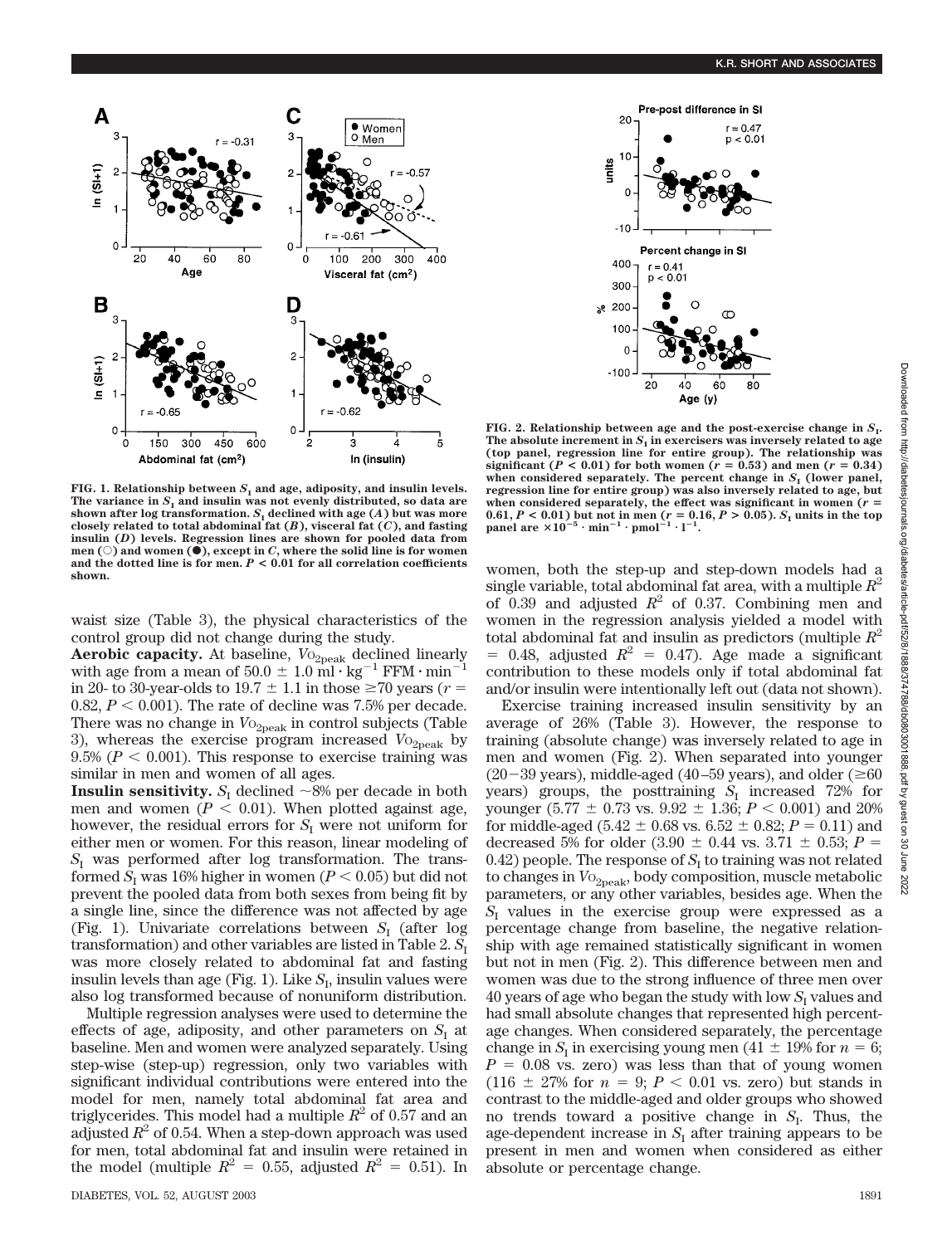



**FIG. 3. Effect of age on abundance of mRNA for selected genes in skeletal muscle. Measurements were performed on 78 people during the baseline phase of the study. Regression lines are given for COX4 and ND4, which declined significantly with age. The other genes shown did not change with age. Values are given in arbitrary units (AU) after normalization to 28S rRNA.**

**GLUT4.** GLUT4 mRNA levels did not differ with age among the participants (Fig. 3). After the exercise training program, GLUT4 mRNA levels were elevated by 52% (Table 3), and no effect of either age or sex on the response to exercise was evident. GLUT4 protein levels were measured on a subset of younger  $(n = 9)$  and older  $(n = 11)$ persons because of limited availability of muscle samples. GLUT4 protein abundance (in arbitrary units) was not significantly different between the younger (5.71  $\pm$  0.41 AU) and older (4.67  $\pm$  0.49 AU) group at baseline. In younger and older exercisers, protein levels were increased 20–40% to 6.83  $\pm$  0.72 and 6.64  $\pm$  0.62 AU, respectively  $(P < 0.02)$ , with no difference between age groups.

**Mitochondrial enzyme activities and gene transcripts.** At baseline, activity of COX declined with age (5%

**FIG. 4. Effect of the aerobic training program on mRNA abundance of selected genes in skeletal muscle. Exercise caused an increase in the level of each of these mRNAs (averages given in Table 4). This figure demonstrates that the responses to training did not differ with age or sex. Values are given as the absolute difference between the pre- and posttraining measurements, in arbitrary units (AU) after normalization to 28S rRNA.**

per decade) (Table 2). Citrate synthase activity declined with age in women (4% per decade) (Table 2) but not in men. The exercise program increased COX and citrate synthase activities by 87 and 46%, respectively (Table 3). Enzyme changes with training were not related to either age or sex.

Transcript levels of COX4 and ND4 followed similar patterns to one another, as they both declined significantly with age (Fig. 3) and increased 65–67% with aerobic exercise training (Table 4). These responses to training were not affected by either age or sex. The abundance of mRNAs encoding PCG-1 $\alpha$ , NRF-1, and TFAM was unrelated to age at baseline (Fig. 4). Exercise training in-

| ADL. |  |
|------|--|
|      |  |

Values for muscle variables before and after control or exercise training periods

| water its macro consulted before that there comed to the check the transmit persons |                   |  |  |  |  |  |
|-------------------------------------------------------------------------------------|-------------------|--|--|--|--|--|
| Exercise                                                                            |                   |  |  |  |  |  |
| Before                                                                              | After             |  |  |  |  |  |
| $24.1 \pm 0.8$                                                                      | $35.1 \pm 1.3^*$  |  |  |  |  |  |
| $7.1 \pm 0.5$                                                                       | $13.3 \pm 0.7^*$  |  |  |  |  |  |
| $0.92 \pm 0.06$                                                                     | $1.54 \pm 0.13*$  |  |  |  |  |  |
| $0.73 \pm 0.04$                                                                     | $1.19 \pm 0.09*$  |  |  |  |  |  |
| $1.48 \pm 0.10$                                                                     | $2.29 \pm 0.15^*$ |  |  |  |  |  |
| $0.71 \pm 0.06$                                                                     | $0.82 \pm 0.07*$  |  |  |  |  |  |
| $0.81 \pm 0.07$                                                                     | $1.50 \pm 0.13*$  |  |  |  |  |  |
| $0.82 \pm 0.06$                                                                     | $1.25 \pm 0.07^*$ |  |  |  |  |  |
|                                                                                     |                   |  |  |  |  |  |

Data are means  $\pm$  SE. Enzyme activities are given as  $\mu$ mol·min<sup>-1</sup>·g<sup>-1</sup> tissue; mRNA levels, as arbitrary units after normalization to 28S rRNA. \*Before-to-after difference within group,  $P \leq 0.001$  for all variables except NRF-1, which was  $P \leq 0.02$ . None of the changes in the exercise group had a significant interaction with age or sex.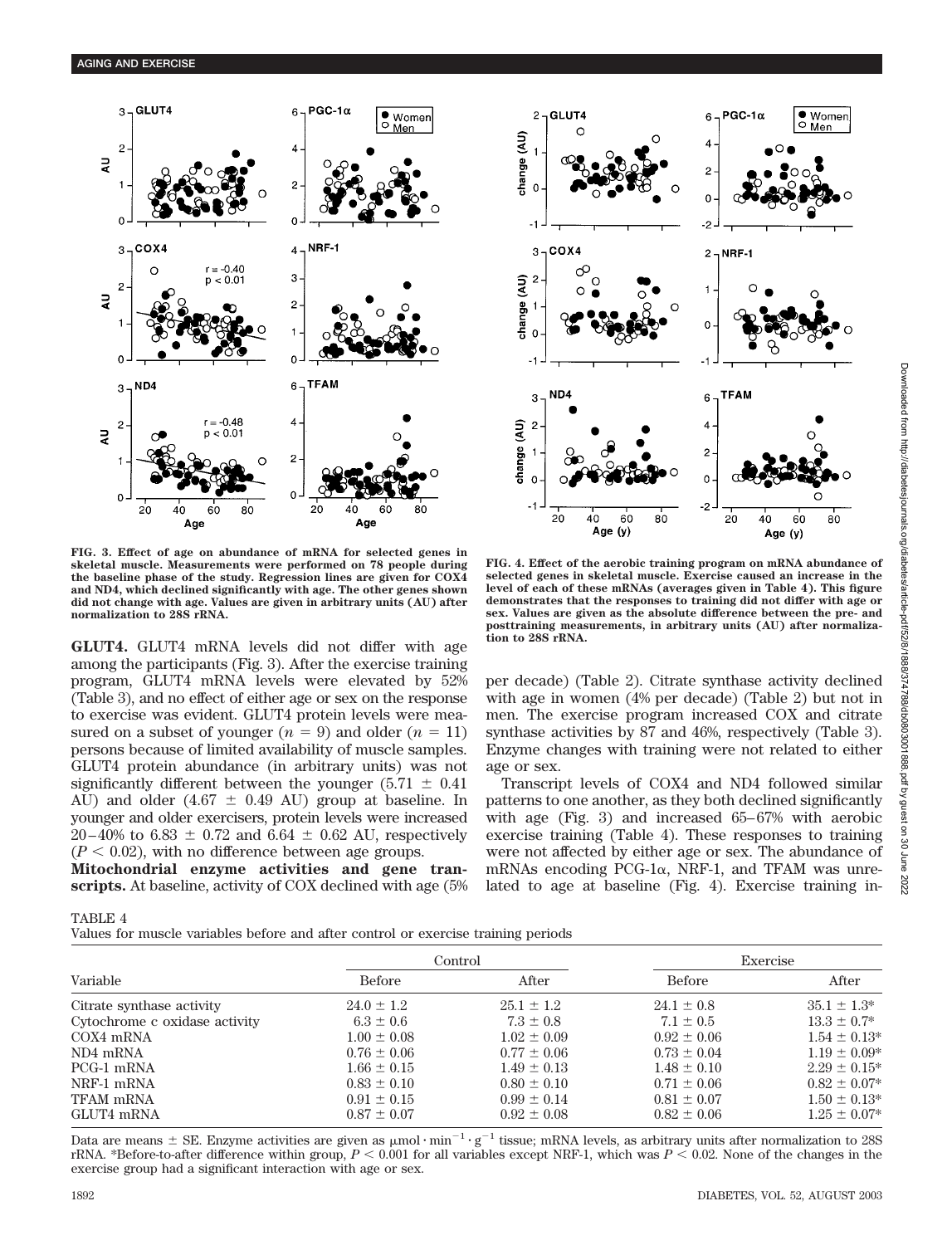creased PGC-1 $\alpha$ , NRF-1, and TFAM transcript levels by 55, 15, and 85%, respectively, but there was no interaction between age and the training response (Table 4). PGC-1 mRNA levels at baseline were positively associated (*P* 0.01) with abundance of NRF-1 ( $r = 0.67$ ), TFAM ( $r =$ 0.53), GLUT4 ( $r = 0.46$ ), and COX4 ( $r = 0.40$ ) mRNA. The change in PGC-1 $\alpha$  mRNA after training was associated with the change in NRF-1 ( $r = 0.40, P < 0.01$ ), but not with the changes in TFAM, GLUT4, or COX4.

**Plasma lipids, glucose, and insulin.** Total cholesterol increased from  $4.24 \pm 0.18$  mmol/l in 20- to 30-year-olds to  $5.54 \pm 0.27$  in people over 70 years ( $P < 0.025$ ), whereas HDL and LDL cholesterol levels did not change with age (Table 2). Cholesterol levels were not significantly altered by exercise training (Table 3). Triglyceride (134  $\pm$  15 mg/dl, 20–30 years;  $160 \pm 15$ ,  $\geq 70$  years) and nonesterified fatty acid (485  $\pm$  34 µmol/l, 20–30 years; 587  $\pm$  27,  $\geq$ 70 years) levels both increased with age (Table 2). Exercise training lowered fasting plasma triglycerides 23% and nonesterified fatty acids 6% (Table 3). Age and sex did not affect these responses.

Fasting glucose levels increased 2% per decade in men and women, whereas insulin increased 13% per decade in women but did not change with age in men (Table 2). Fasting glucose and insulin were positively related (*P* 0.01) to abdominal fat  $(r = 0.56$  and 0.65, respectively). Men had higher  $(P < 0.01)$  plasma glucose (5%) and insulin (16%) than women. Overall, exercise training did not alter fasting glucose or insulin concentrations (Table 3). When separated into three age-groups, however, fasting insulin levels were significantly reduced from pre- to postexercise in middle-aged people (age  $40-59$  years,  $36 \pm 3$  vs.  $31 \pm 3$  pmol/l;  $P = 0.020$ ) and showed a tendency to decline in older people ( $\geq 60$  years,  $44 \pm 5$  vs.  $35 \pm 3$ pmol/l;  $P = 0.098$ ). Fasting insulin did not change in younger exercisers (20–39 years old,  $32 \pm 5$  vs.  $37 \pm 7$  $\text{pmol/l}; P = 0.40$ ). Fasting glucose levels were unchanged in any age-group.

# **DISCUSSION**

This study examined the effect of a 4-month moderateintensity aerobic exercise program on insulin sensitivity and muscle mitochondrial biogenesis in people between the ages of 22 and 87 years. In agreement with previous reports, insulin sensitivity declined with age (5–8) but improved with exercise training (9–14). A key finding of the current study is that the increment in insulin sensitivity due to exercise training was present in younger people but not in middle-age and older groups. Several potential factors that might explain the age-dependent change in insulin action with exercise were examined. Abdominal adiposity (which was the best correlate with insulin sensitivity at baseline) and plasma triglycerides were decreased by exercise. In skeletal muscle, glucose transporter mRNA and protein levels were increased, and mitochondrial biogenesis was evident from increased activity of mitochondrial enzymes and higher levels of mitochondrial protein mRNAs. These changes occurred in men and women across the age span. Thus, insulin sensitivity was the only variable that demonstrated an age-dependent response to exercise training.

Insulin-mediated glucose transport in muscle depends

on the content and function of GLUT4 (21). Work by Houmard et al. (6) suggested that the age-related decline in insulin action might be due in part to a lower abundance of GLUT4 protein in muscle. Subsequently, it was reported that short-term vigorous training elevated GLUT4 protein content and insulin sensitivity in young and old people (12). In the current study, we found that muscle GLUT4 mRNA and protein levels did not change with age in previously untrained people. Exercise training resulted in increased muscle content of GLUT4 mRNA and protein, but this increment did not differ with age. Thus, in the present study, muscle GLUT4 abundance does not explain the age-related decline in insulin sensitivity or the agedependent response to exercise training. One possibility is that despite normal GLUT4 content in older muscle, the insulin-mediated trafficking of GLUT4 to the sarcolemma or its inherent function is somehow impaired (20,21). At present, the interaction of age and exercise status on GLUT4 trafficking and transport function is unknown. This is an important question that should be addressed in future work.

The activity of oxidative enzymes is reduced in skeletal muscle from older people (32,34,39) and can contribute to reductions in  $V_{O_{2\text{peak}}}$  and the ability to sustain muscular activity. In turn, this could potentially contribute to insulin resistance by limiting the ability to metabolize glucose. There is evidence that people with type 2 diabetes or insulin resistance have lower activity of oxidative enzymes and reduced aerobic capacity (24,25,40). In the present study,  $V_{{}^{0}2p$ eak and activity of mitochondrial enzymes were positively related to  $S<sub>I</sub>$  at baseline. Despite this relationship, muscle mitochondrial variables did not contribute significantly to the multivariate model for  $S<sub>I</sub>$  after the inclusion of abdominal fat. We found that aerobic exercise training increased the glucose transport capacity (higher GLUT4) and mitochondrial content of skeletal muscle as previously reported (22,23). However, these changes were not related to the change in  $S<sub>I</sub>$ . These findings suggest that insulin action and mitochondrial biogenesis may respond to common regulatory events, such as exercise, but that the two pathways are not directly related.

We have considered other factors that may explain the age-dependent exercise response in insulin sensitivity. First, compared to the current study, training programs that improved insulin sensitivity in older people typically had more intense or frequent sessions (12,13) or were longer (6–12 months) (9,11,13). In one study, 63-year-old people engaged in low-intensity exercise (e.g., walking) showed no change in insulin action after 6 months, but improved after an additional 6 months of more intensive exercise (9). Thus, older people may require more intensive or longer exercise training programs to improve  $S_I$ , whereas other factors, such as mitochondrial function, are more readily altered. A second possibility is that the effect of exercise on  $S<sub>I</sub>$  response is more rapidly lost in older people. Timing of the posttraining measurements of  $S_I$ could be important. In most studies,  $S_I$  was measured  $14-17$  h after the last exercise session  $(9,11,12)$ , whereas we waited 96–120 h to examine chronic training adaptations instead of acute exercise effects. Although there was some variation in the timing of our follow-up tests  $(\leq 24 h)$ , there was no systematic difference in the time interval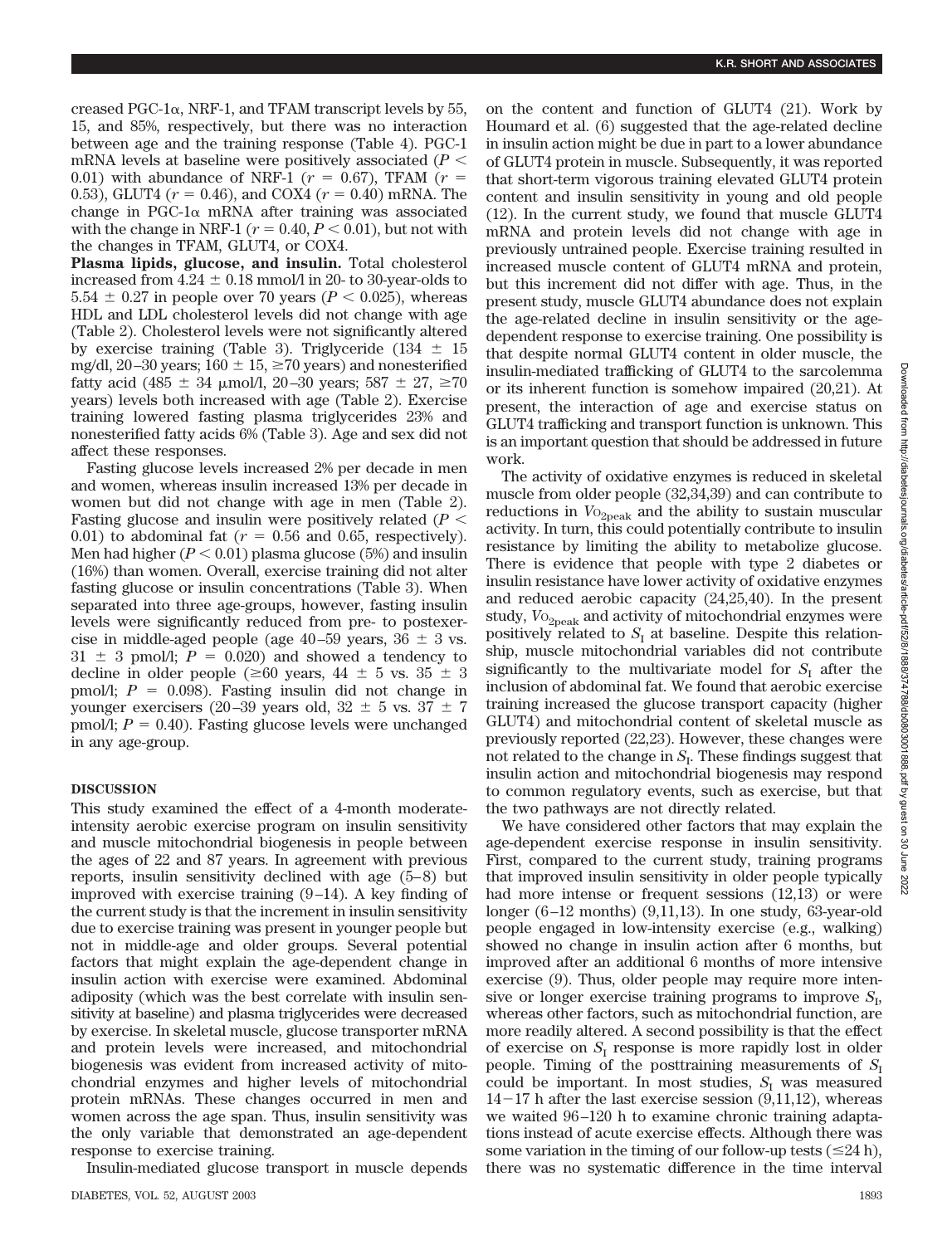across age or sex, nor was there an effect on the magnitude in  $S_I$  improvement. In well-trained athletes,  $S_I$  declines within 6–14 days if regular exercise is not maintained (14,41,42). Future work will need to examine how  $S_1$ changes in the first 7 days after completing a training program with comparisons made between younger and older people. A third explanation is that inherent aging processes may blunt the adaptability of  $S<sub>I</sub>$  even if regular vigorous exercise is performed. It was recently shown that  $S<sub>I</sub>$  is lower in both older sedentary and endurance-trained people versus younger people with similar respective exercise status (43). Further, as we and others have found  $(7,8,44)$ , the age effect on  $S<sub>I</sub>$  disappeared in sedentary subjects after controlling for body fatness (43). In contrast, after controlling for body fat,  $S<sub>I</sub>$  was still 33% lower in older athletes (43). Insulin sensitivity in the older runners was equal to or greater than that in sedentary groups, indicating a clear benefit of maintaining a longterm vigorous exercise training program (43). Nevertheless, the lower  $S<sub>I</sub>$  in older versus younger runners suggests that the capacity to improve insulin action with exercise may be somehow limited in older people.

Exercise training resulted in an average reduction in body weight of 0.6 kg, which appears to have come mainly from abdominal fat stores. This reduction was similar in visceral and subcutaneous abdominal fat depots and did not vary with age. Thus, despite the close correlation between abdominal fat and  $S<sub>I</sub>$  at baseline, the magnitude of the improvement in  $S<sub>I</sub>$  after exercise training was not related to the amount of fat lost. In overweight men, exercise training and weight loss are attributed with distinct effects on glucose metabolism that are additive when combined (45). We encouraged participants to maintain their diet and body weight in this study, so it is possible that a weight-loss component would have resulted in greater gains in insulin sensitivity in the exercise group (45,46).

Fasting insulin and glucose showed little or no change with exercise training and were therefore unrelated to changes in  $S_I$ . Exercise-induced improvements in  $S_I$  in the absence of a change in fasting insulin or glucose have been noted before (12,47). When reductions in fasting insulin occur in response to exercise training, a common cofactor is weight loss, specifically fat loss (9,11,13,45). Fasting insulin levels are positively associated with body fat (*r* 0.65 in the present study at baseline). The exercise group had a 5% reduction in abdominal fat, but a larger decrease may be required to substantially affect fasting insulin levels.

At baseline we found that  $S<sub>I</sub>$  decreased with age, consistent with other reports (5–8). This decline appears to result from an increase in abdominal fat rather than age per se. Earlier reports found a relationship between  $S<sub>I</sub>$  and anthropometric measures like waist circumference or BMI  $(7,8,44)$ . In the current study,  $S<sub>I</sub>$  was more closely related to visceral than subcutaneous fat, but  $S<sub>I</sub>$  was most closely related to total abdominal fat area, in agreement with the findings of Goodpaster et al. (48). A consensus has not been reached on whether visceral or subcutaneous fat regions are more important for conferring insulin resistance (48–50).

The decline with age in activity of mitochondrial en-

zymes indicates that muscle oxidative capacity is reduced (32,34,39). Previous work suggested that mitochondrial functional decline might be related to lower synthesis rate of mitochondrial proteins (32). The current results now indicate that protein synthesis in older muscle may be limited by template availability, since mRNA levels for both nuclear-encoded (COX4) and mitochondrial-encoded (ND4) respiratory chain proteins decreased with age. We tested whether these changes were related to parallel reductions in transcription factors that regulate mitochondrial genes upstream. PGC-1 $\alpha$  has generated interest because it acts with transcription factors like NRF-1 to control expression of genes of oxidative metabolism, including TFAM (51,52). TFAM is the signal through which the nucleus regulates mitochondrial DNA transcription and replication (53). The mRNA level of PGC-1 $\alpha$  was positively associated at baseline with that of GLUT4, NRF-1, and TFAM, supporting the evidence that  $PGC-1\alpha$  is a key regulator of energy-utilizing pathways. However,  $PGC-1\alpha$ , NRF-1, and TFAM transcript abundance did not change with age. This implies that the reduction in COX4 and ND4 mRNA with age must be regulated at other control points such as mRNA stability or transcription factor activity, or perhaps by other transcription factors. Oxidative damage to DNA has been shown to increase with age (54) and could limit the expression of specific mitochondrial genes in the presence of normal levels of transcription factors. We are aware of only one other study that has examined age effects on mitochondrialrelated transcription factors in human muscle (55). In contrast to our findings, mRNA levels of TFAM and NRF-1 were reported to be higher in a group of elderly (71–88 years) than in younger (21–33 years) people (55). However, the muscle samples in that study were obtained from only four to seven people per group who were undergoing orthopedic surgery. The clinical state, anesthesia, or any treatments could modulate the mRNA level of these transcription factors, and the data may not be applicable to healthy populations.

The exercise training program resulted in an enhancement of mitochondrial biogenesis, as shown by several markers. There were no interactions between age and the training response of the mitochondrial measurements. Improvements in  $V_{{}^{0}2peak}$  and oxidative enzymes in response to aerobic exercise have been previously shown in older people (56,57). Earlier studies also showed that vigorous training results in higher muscle mRNA content of TFAM and other mitochondrial genes in young men (58,59). The present study is the first to show that aerobic training stimulates expression of mitochondrial genes and transcription factors in muscle from older and younger people. The potency of the training effect on muscle oxidative pathways is shown by the fact that all of the changes in muscle that were measured were clearly evident 5–6 days after the last training session. Collectively, these findings demonstrate that despite age-related functional decline, skeletal muscle capacity for mitochondrial biogenesis remains high in older muscle when faced with the metabolic demands of regular exercise. Exerciseinduced increases in muscle oxidative enzymes are consistent with higher ATP production capacity (56) and may lead to greater ability to utilize glucose. However, the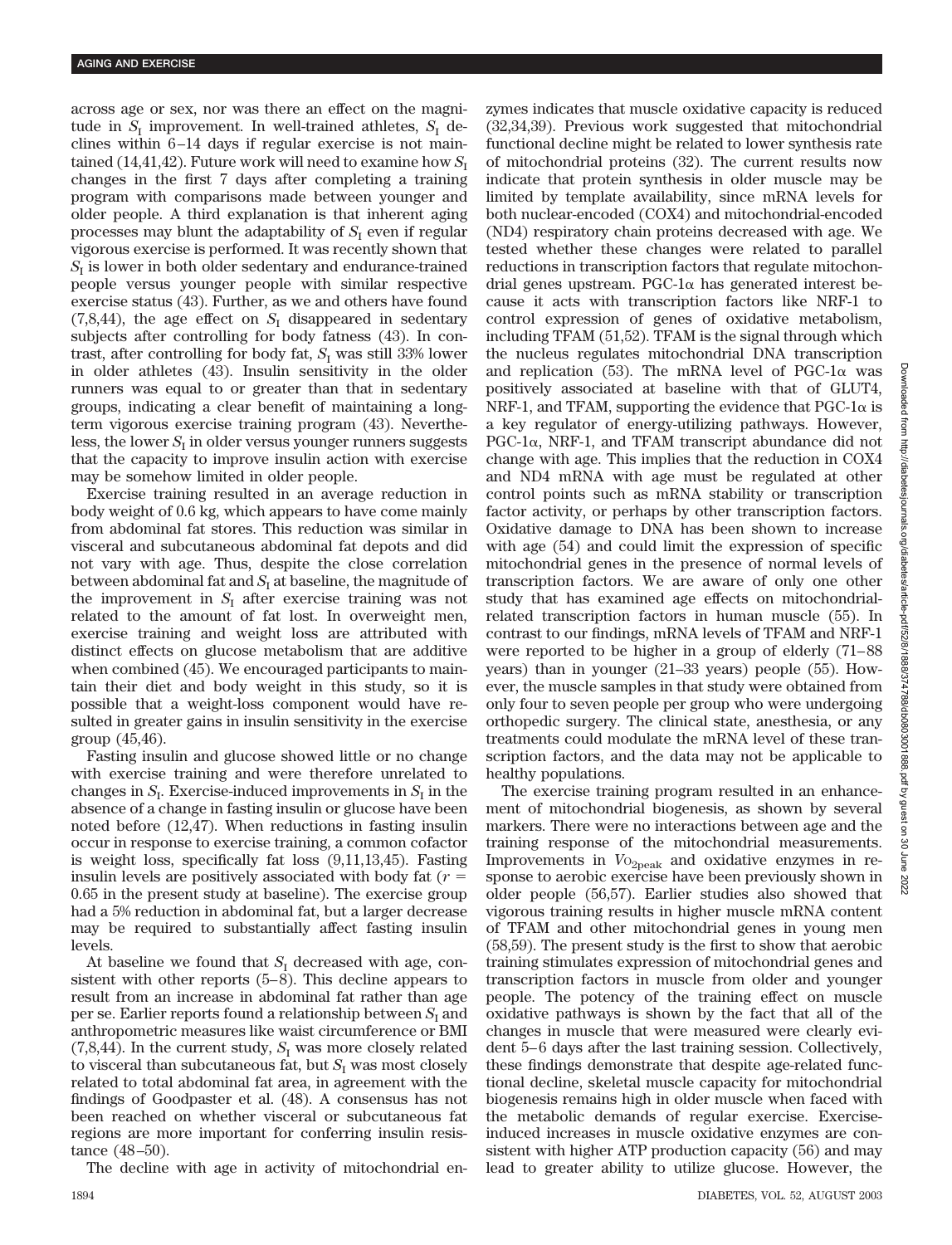present data demonstrate that changes in muscle mitochondrial function and insulin-mediated glucose disposal are not closely related.

In conclusion, 4 months of moderate-intensity aerobic exercise performed by previously sedentary men and women improved insulin sensitivity in young people but not in middle-aged and older groups. This unique finding could not be explained by loss of body fat or increased expression of glucose transporter protein in skeletal muscle, since exercise training had an equivalent effect on these parameters in people of all ages. Muscle mitochondrial enzyme activity declined with age and improved with exercise training regardless of age. The exercise-induced increase in muscle oxidative capacity was closely related to the availability of the mRNA abundance of mitochondrial proteins. These findings suggest that the ability of aerobic exercise to enhance muscle mitochondrial function is not age-limited, whereas improvement in insulin sensitivity is impaired in older people. This observation will need to be considered in the design of exercise programs aimed at preventing or delaying diabetes in older people.

# **ACKNOWLEDGMENTS**

Funding was provided by Public Health Service Award RO1AG09531, Mayo Foundation, and the Dole-Murdock Professorship (K.S.N.), National Research Service Award T32-DK07352 and the Mayo-Thompson Fellowship (K.R.S.), and GCRC Grant MO1-RR00585.

The authors are grateful for the valuable technical support provided by Jane Kahl; Dawn Morse; Rebecca Kurup; Karen Townsend; the GCRC nurses, dieticians, and support staff; and the staff of the Healthy Living Center. We also thank the volunteers who completed the protocol.

## **REFERENCES**

- 1. Mokdad AH, Ford ES, Bowman BA, Dietz WH, Vinicor F, Bales VS, Marks JS: Prevalence of obesity, diabetes, and obesity-related health risk factors, 2001. *JAMA* 289:76–79, 2002
- 2. Ford ES, Giles WH, Dietz WH: Prevalence of the metabolic syndrome among US adults: findings from the Third National Health and Nutrition Examination Survey. *JAMA* 287:356–359, 2002
- 3. Crespo CJ, Keteylan SJ, Heath GW, Sempos CT: Leisure-time physical activity among US adults. *Arch Intern Med* 156:93–98, 1996
- 4. Mokdad AH, Bowman BA, Ford ES, Vinicor F, Marks JS, Koplan JP: The continuing epidemics of obesity and diabetes in the United States. *JAMA* 286:1195–1200, 2001
- 5. Shimokata H, Muller DC, Fleg JL, Sorkin J, Ziemba AW, Andres R: Age as independent determinant of glucose tolerance. *Diabetes* 40:44–51, 1991
- 6. Houmard JA, Weidner MD, Dolan PL, Leggett-Frazier N, Gavigan KE, Hickey MS, Tyndall GL, Zheng D, Alshami A, Dohm GL: Skeletal muscle GLUT4 protein concentration and aging in humans. *Diabetes* 44:555–560, 1995
- 7. Khort WM, Kirwin JP, Staten MA, Bourey RE, King DS, Holloszy JO: Insulin resistance in aging is related to abdominal obesity. *Diabetes* 42:273–281, 1993
- 8. Coon PJ, Rogus EM, Drinkwater D, Muller DC, Goldberg AP: Role of body fat distribution in the decline in insulin sensitivity and glucose tolerance with age. *J Clin Endocrinol Metab* 75:1125–1132, 1992
- 9. Seals DR, Hagberg JM, Hurley BF, Ehsani AA, Holloszy JO: Effects of endurance training on glucose tolerance and plasma lipid levels in older men and women. *JAMA* 252:645–649, 1984
- 10. Hughes VA, Fiatrone MA, Fielding RA, Kahn BB, Ferrara CM, Shepherd P, Fisher EC, Wolfe RR, Elahi D, Evans WJ: Exercise increases muscle GLUT-4 levels and insulin action in subjects with impaired glucose tolerance. *Am J Physiol* 264:E855–E862, 1993
- 11. Kirwin JP, Khort WM, Wojta DM, Bourey RE, Holloszy JO: Endurance

exercise training reduces glucose-stimulated insulin levels in 60- to 70-year old men and women. *J Gerontol* 48: M84–M90, 1993

- 12. Cox JH, Cortright RN, Dohm GL, Houmard JA: Effect of aging on response to exercise training in humans: skeletal muscle GLUT-4 and insulin sensitivity. *J Appl Physiol* 86:2019–2025, 1999
- 13. Kahn SE, Larson VG, Beard JC, Cain KC, Fellingham GW, Schwartz RS, Veith RC, Stratton JR, Cerqueira MD, Abrass IB: Effect of exercise on insulin action, glucose tolerance, and insulin secretion in aging. *Am J Physiol* 258:E937–E943, 1990
- 14. Houmard JA, Tyndall GL, Midyette JB, Hickey MS, Dolan PL, Gavigan KE, Weidner MD, Dohm GL: Effect of reduced training and training cessation on insulin action and muscle GLUT4. *J Appl Physiol* 81:1162–1168, 1996
- 15. Tuomilehto J, Lindstrom J, Eriksson JG, Valle TT, Hamalainen H, Ilanne-Parikka P, Keinanen-Kiukaanniemi S, Laakso M, Louheranta A, Rastas M, Salminen V, Uusitupa M: Prevention of type 2 diabetes mellitus by changes in lifestyle among subjects with impaired glucose tolerance. *N Engl J Med* 344:1343–1350, 2001
- 16. Hu FB, Manson JE, Meir JS, Colditz G, Liu S, Solomon CG, Willet WC: Diet, lifestyle, and the risk of type 2 diabetes mellitus in women. *N Engl J Med* 345:790–797, 2001
- 17. Eriksson KF, Lindgarde F: Prevention of type 2 (non-insulin-dependent) diabetes mellitus by diet and physical exercise: the 6-year Malmo feasibility study. *Diabetologia* 34:891–898, 1991
- 18. Diabetes Prevention Program Research Group: Reduction in the incidence of type 2 diabetes with lifestyle intervention or metformin. *N Engl J Med* 346:393–403, 2002
- 19. American College of Sports Medicine: The recommended quantity and quality of exercise for developing and maintaining cardiorespiratory and muscular fitness, and flexibility in healthy adults. *Med Sci Sports Exer* 30:975–991, 1998
- 20. Zierath JR, He L, Guma A, Wahlstrom E, Klip A, Wallberg-Henriksson H: Insulin action on glucose transport and plasma membrane GLUT4 content in skeletal muscle from patients with NIDDM. *Diabetologia* 39:1180–1189, 1996
- 21. Garvey WT, Maianu L, Zhu JH, Brechtel-Hook G, Wallace P, Baron AD: Evidence for defects in the trafficking and translocation of GLUT4 glucose transporters in skeletal muscle as a cause of human insulin resistance. *J Clin Invest* 101:2377–2386, 1998
- 22. Ryder JW, Chibalin AV, Zierath JR: Intracellular mechanisms underlying increases in glucose uptake in response to insulin or exercise in skeletal muscle. *Acta Physiol Scand* 171:249–257, 2001
- 23. Holloszy JO, Coyle EF: Adaptations of skeletal muscle to endurance exercise and their metabolic consequences. *J Appl Physiol* 56:831–838, 1984
- 24. Simoneau JA, Veerkamp JH, Turcotte LP, Kelley DE: Markers of capacity to utilize fatty acids in human skeletal muscle: relation to insulin resistance and obesity and effects of weight loss. *FASEB J* 13:2051–2060, 1999
- 25. Simoneau JA, Kelley DE: Altered glycolytic and oxidative capacities of skeletal muscle contribute to insulin resistance in NIDDM. *J Appl Physiol* 83:166–171, 1997
- 26. Boirie Y, Short KR, Ahlman B, Charlton M, Nair KS: Tissue-specific regulation of mitochondrial and sarcoplasmic protein synthesis rates by insulin. *Diabetes* 56:2652–2658, 2001
- 27. Huang X, Eriksson KF, Vaag A, Lehtovirta M, Hansson M, Laurila E, Kanninen T, Olesen BT, Kurucz I, Koranyi L, Groop L: Insulin-regulated mitochondrial gene expression is associated with glucose flux in human skeletal muscle. *Diabetes* 48:1508–1514, 1999
- 28. Pendergrass M, Koval J, Vogt C, Yki-Jarvinen H, Iozzo P, Pipek R, Ardehali H, Printz R, Granner D, DeFronzo RA, Mandarino LJ: Insulin-induced hexokinase II expression is reduced in obesity and NIDDM. *Diabetes* 47:387–394, 1998
- 29. Ojuka EO, Jones TE, Nolte LA, Chen M, Wamhoff BR, Sturek M, Holloszy JO: Regulation of GLUT4 biogenesis in muscle: evidence for involvement of AMPK and Ca2. *Am J Physiol* 282:E1008–E1013, 2002
- 30. Freyssenet D, DiCarlo M, Hood DA: Calcium-dependent regulation of cytochrome c gene expression in skeletal muscle cells: identification of a protein kinase C-dependent pathway. *J Biol Chem* 274:9305–9311, 1999
- 31. Michael LF, Wu Z, Cheatham RB, Puigserver P, Adelmant G, Lehman JL, Kelly DP, Spiegelman BM: Restoration of insulin-sensitive glucose transporter (GLUT4) gene expression in muscle cells by the transcriptional coactivator PGC-1. *Proc Natl Acad SciUSA* 98:3820–3825, 2001
- 32. Rooyackers OE, Adey DB, Ades PA, Nair KS: Effect of age on in vivo rates of mitochondrial protein synthesis in human skeletal muscle. *Proc Natl Acad SciUSA* 93:15364–15369, 1996
- 33. Barazzoni R, Short KR, Nair KS: Effects of aging on mitochondrial DNA